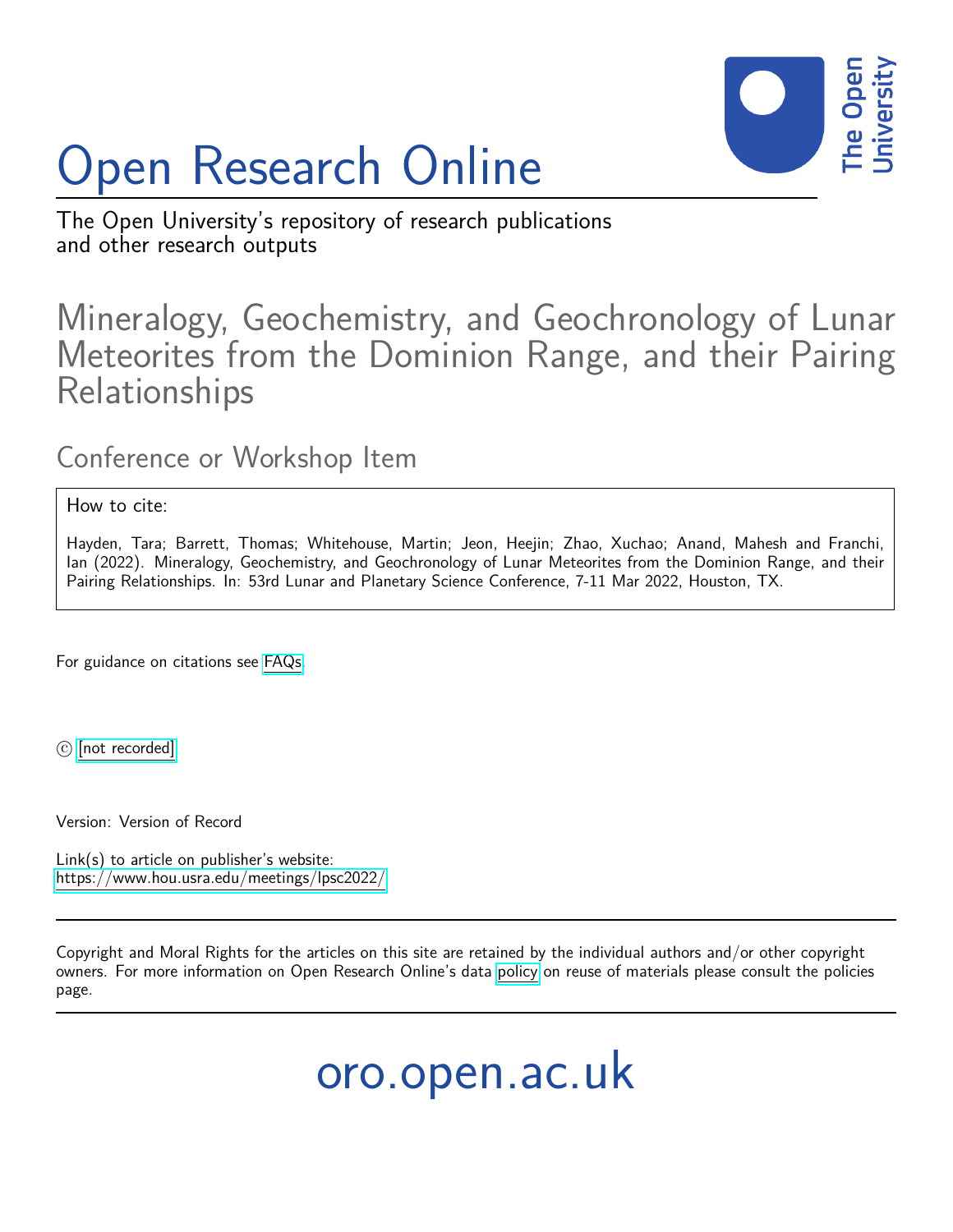**MINERALOGY, GEOCHEMISTRY, AND GEOCHRONOLOGY OF LUNAR METEORITES FROM THE DOMINION RANGE, AND THEIR PAIRING RELATIONSHIPS.** T. S. Hayden<sup>1</sup>, T. J. Barrett<sup>1</sup>, M. J. Whitehouse<sup>2</sup>, H. Jeon<sup>2</sup>, X. Zhao<sup>1</sup>, M. Anand<sup>1,3</sup>, I. A. Franchi<sup>1</sup> <sup>1</sup>School of Physical Sciences, The Open University, Walton Hall, Milton Keynes MK7 6AA, UK (Email: tara.hayden@open.ac.uk), <sup>2</sup>Swedish Museum of Natural History (NordSIMS facility, Stockholm, Sweden), <sup>3</sup>Department of Earth Sciences, The Natural History Museum, London, SW7 5BD, UK).

**Introduction:** Lunar basaltic breccias Dominion Range (DOM) 18262 and 18666 were collected by the 2018 ANSMET program [1–2]. The DOM pairing group (which includes 18262 and 18666) is observed to have textural similarities to Meteorite Hills (MET) 01210 [3], which is one of the YAMM group of lunar meteorites — including Yamato (Y)-793169, Asuka (A)-881757, and Miller Range (MIL) 05035 [4]. The YAMM group is thought to represent an ancient low-Ti mare basalt flow, with crystallization ages  $\sim$  3.8–3.9 Ga [4–5], permitting insight into the conditions on the Moon at the time of their formation. The mare basalt flow represented by the YAMM group has been termed 'cryptomare' due to a deep provenance in the lunar surface and significantly older crystallization ages compared to Apollo low-Ti basalts (3.2–3.5 Ga) [6]. Here we report on petrographical, geochemical, and geochronological analyses of DOM 18262 and DOM 18666 to assess their pairing relationship with the YAMM group.

**Methods:** The polished thin sections were studied using optical microscopy and a FEI Quanta 200 3D Scanning Electron Microscope (SEM) at The Open University (OU), using an electron beam current of 0.60 nA and accelerating voltage of 20 kV.

Quantitative geochemistry of a range of lithic and mineral clasts was collected at the OU using a CAMECA SX100 electron microprobe using a 5  $\mu$ m spot size with a defocused beam, a beam current of 20 nA, and accelerating voltage of 15 kV.

Pb dating of apatite and merrillite in the sections were collected using a CAMECA IMS 1280 ion microprobe in multicollection mode at the NordSIMS facility in the Swedish Museum of Natural History (Stockholm), using an accelerating voltage of 30 kV and beam current of  $\sim 2.5$  nA — following an established protocol [7].

**Results:** *Petrography*: DOM 18262 is comprised of lithic and mineral clasts  $({\sim 100} - 400 \text{ µm}$  in the longest direction) within a fragmental matrix. The lithic clasts comprise quartz monzodiorites (QMDs) dominated by K-feldspar (Fig, 1 Clast 1), coarse-grained low- and high-Ti basalts (Fe# (Fe/Fe+Mg) =  $\sim$  94, Ti# (Ti/Ti+Cr)  $=$  ~ 97;  $Fs_{13-85}En_{1-57}Wo_{4-44}$ ; see Fig. 1–3), symplectite clasts and clasts showing reduction breakdown textures of olivine grains, clasts with granoblastic textures, and

abundant impact melt breccias exhibiting fine-grained recrystallisation textures and melt veins  $\sim$  50  $\mu$ m thick. Larger (100–200 µm thick) isotropic shock veins run through the section. DOM 18262 is, therefore, likely to



*Fig. 1: BSE images of a sample of lithic clasts in DOM 18262 and DOM 18666*

DOM 18666 is comprised of a dark fragmental matrix enclosing  $\sim 50-500 \mu m$  (longest dimension) lithic and mineral clasts. Lithic clasts comprise low- and high-Ti basalts with similar pyroxene compositions and compositional trends (i.e., Fe# = 29.1–99.3; Ti# =  $47.3-$ 100.0;  $Fs_{26-98}En_{1-68}Wo_{1-42}$  to MET 01210 (Fe# = 24.4– 94.2; Ti# = 49.2–98.2;  $Fs_{30-86}En_{1-49}Wo_{1-42}$  in basaltic clasts;  $Fs_{4-57}En_{21-53}Wo_{18-73}$  in anorthositic clasts) [9] (see Fig. 1–3). Symplectite clasts are more prevalent in DOM 18666 than 18262, and clasts exhibiting reduction breakdown textures of varying levels of completion are also more dominant (Fig.1 Clast 11). Microbreccias with fine-grained groundmass encompassing coarser